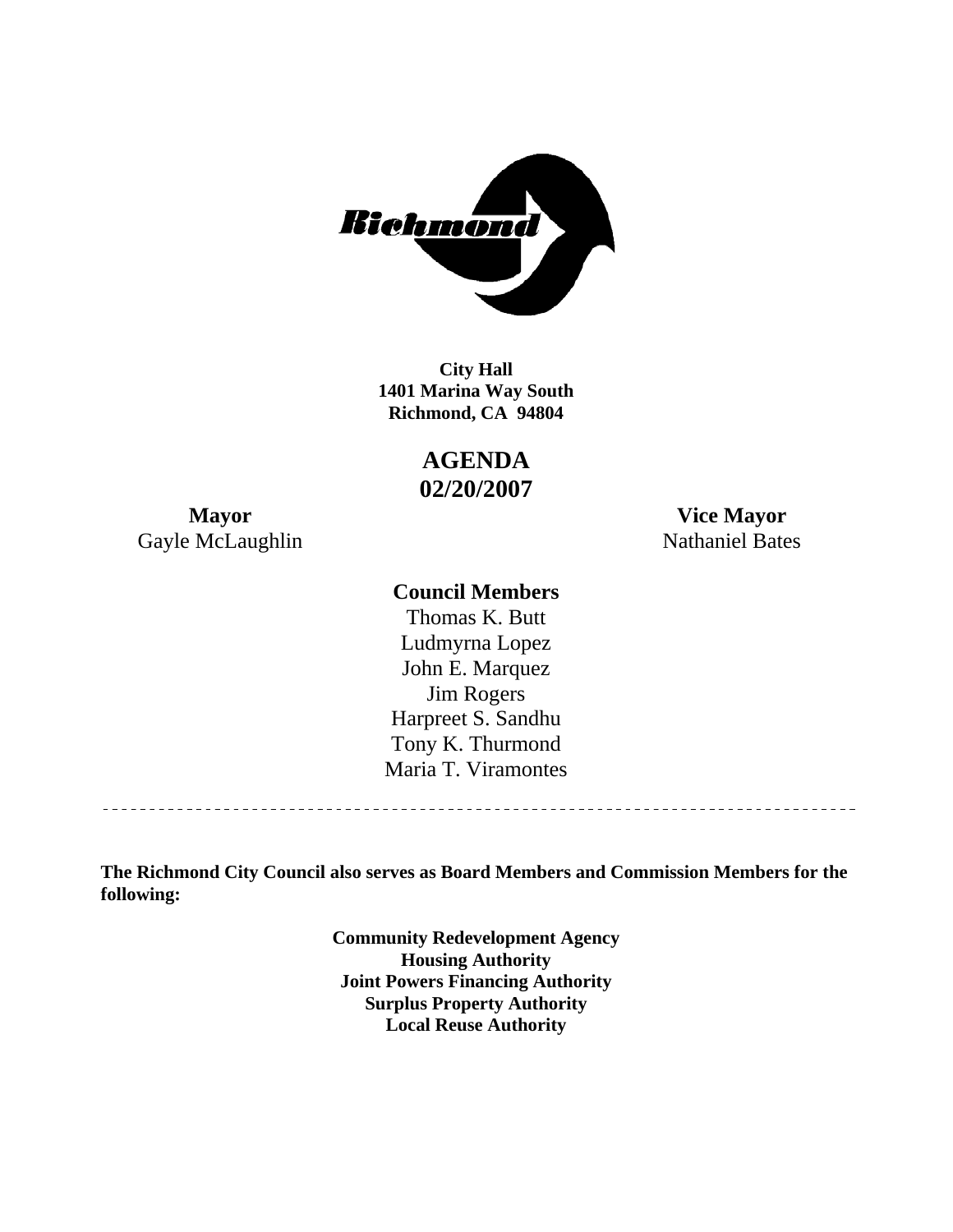# **MEETING PROCEDURES**

The City of Richmond encourages community participation at its City Council meetings and has established procedures that are intended to accommodate public input in a timely and time-sensitive way. As a courtesy to all members of the public who wish to participate in City Council meetings, please observe the following procedures:

**PUBLIC COMMENT ON AGENDA ITEMS:** Anyone who desires to address the City Council on items appearing on the agenda must complete and file a pink speaker's card with the City Clerk **prior** to the City Council's consideration of the item. Once the City Clerk has announced the item and discussion has commenced, no person shall be permitted to speak on the item other than those persons who have submitted their names to the City Clerk. Your name will be called when the item is announced for discussion. **Each speaker will be allowed TWO (2) MINUTES to address the City Council on NON-PUBLIC HEARING items listed on the agenda.** 

**OPEN FORUM FOR PUBLIC COMMENT:** Individuals who would like to address the City Council on matters not listed on the agenda or on **Presentations, Proclamations and Commendations, Report from the City Attorney, or Reports of Officers** may do so under Open Forum. All speakers must complete and file a pink speaker's card with the City Clerk **prior** to the commencement of Open Forum. **The amount of time allotted to individual speakers shall be determined based on the number of persons requesting to speak during this item. The time allocation for each speaker will be as follows: 15 or fewer speakers, a maximum of 2 minutes; 16 to 24 speakers, a maximum of 1 and one-half minutes; and 25 or more speakers, a maximum of 1 minute.** 

#### **SPEAKERS ARE REQUESTED TO OCCUPY THE RESERVED SEATS IN THE FRONT ROW BEHIND THE SPEAKER'S PODIUM AS THEIR NAME IS ANNOUNCED BY THE CITY CLERK.**

**CONSENT CALENDAR:** Consent Calendar items are considered routine and will be enacted, approved or adopted by one motion unless a request for removal for discussion or explanation is received from the audience or the City Council. A member of the audience requesting to remove an item from the Consent Calendar must complete and file a speaker's card with the City Clerk **prior to the City Council's consideration of Item C, Agenda Review.** An item removed from the Consent Calendar may be placed anywhere on the agenda following the City Council's agenda review.

*The City Council's adopted Rules of Procedure recognize that debate on policy is healthy; debate on personalities is not. The Chairperson has the right and obligation to cut off discussion that is too personal, too loud, or too crude.* 

**\*\*\*\*\*\*\*\*\*\*\*\*\*\*\*\*\*\*\*\*\*\*\*\*\*\*\*\*\*\*\*\*\*\*\*\*\*\*\*\*\*\*\*\*\*\*\*\*\*\*\*\*\*\*\*\*\*\***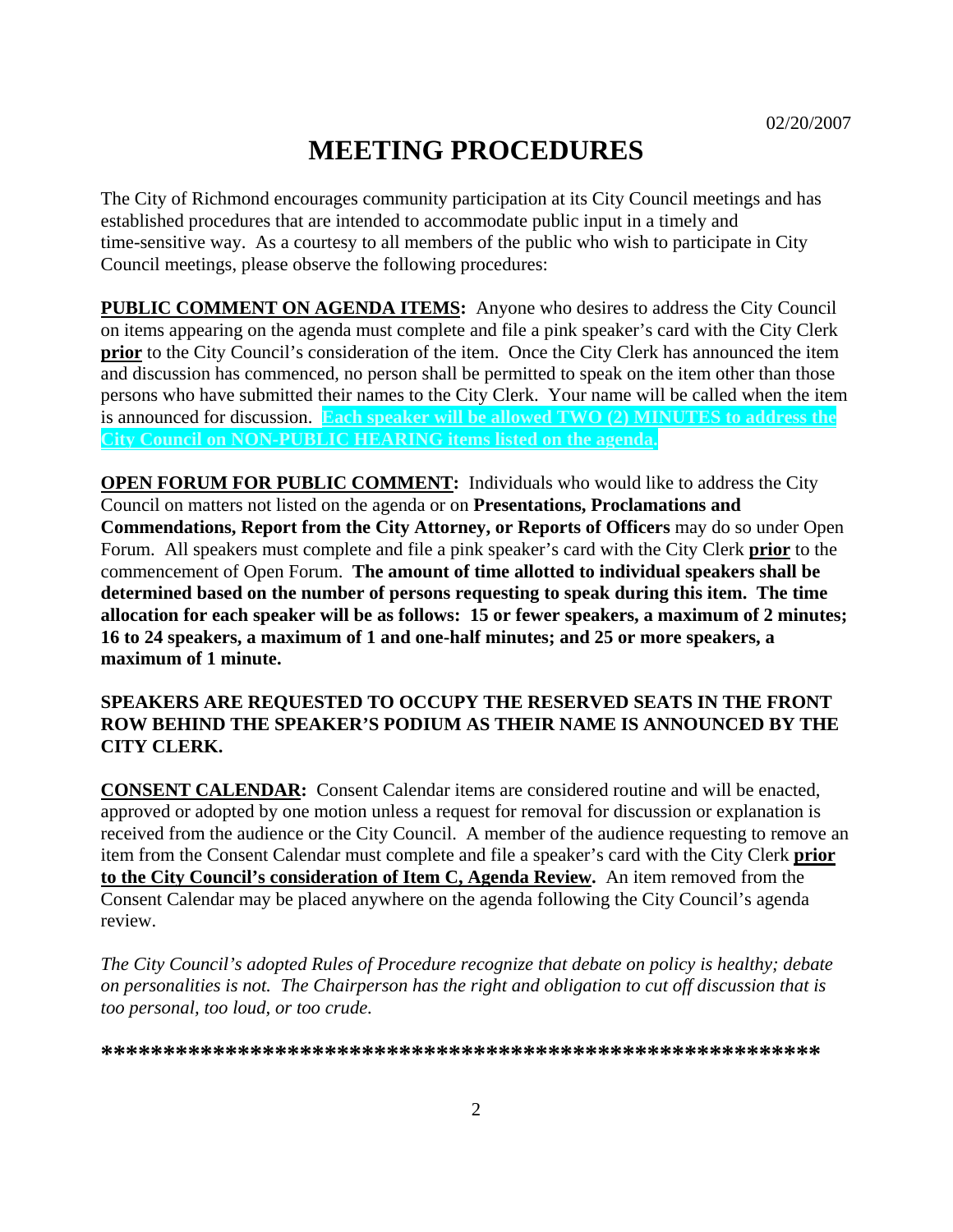# **Morning Open Session**

 $8:30$  a.m.

### **A. ROLL CALL**

### **B. PUBLIC COMMENT**

### **C. ADJOURN TO CLOSED SESSION**

### **Closed Session**

Shimada Room of City Hall

### **A. CITY COUNCIL**

**A-1.** CONFERENCE WITH LEGAL COUNSEL - EXISTING LITIGATION (Subdivision [a] of Government Code Section 54956.9)

> Coalition of Concerned Citizens of Point Richmond vs. City of Richmond Littlehale vs. City of Richmond Quintero vs. City of Richmond

**A-2.** CONFERENCE WITH REAL PROPERTY NEGOTIATOR (Government Code Section 54956.8)

Property: 1145 Harbour Way South City's Negotiator: Jim Matzorkis Cal Oils' Negotiator: Dan MacLean

Property: 2662 and 2566 Macdonald Avenue City's Negotiator: Steve Duran Counterparty: Judy Morgan, Richmond Chamber of Commerce

**A-3** PUBLIC EMPLOYEE PERFORMANCE EVALUATION (Government Code Section 54957.6)

Title: City Manager

#### **B. REDEVELOPMENT AGENCY**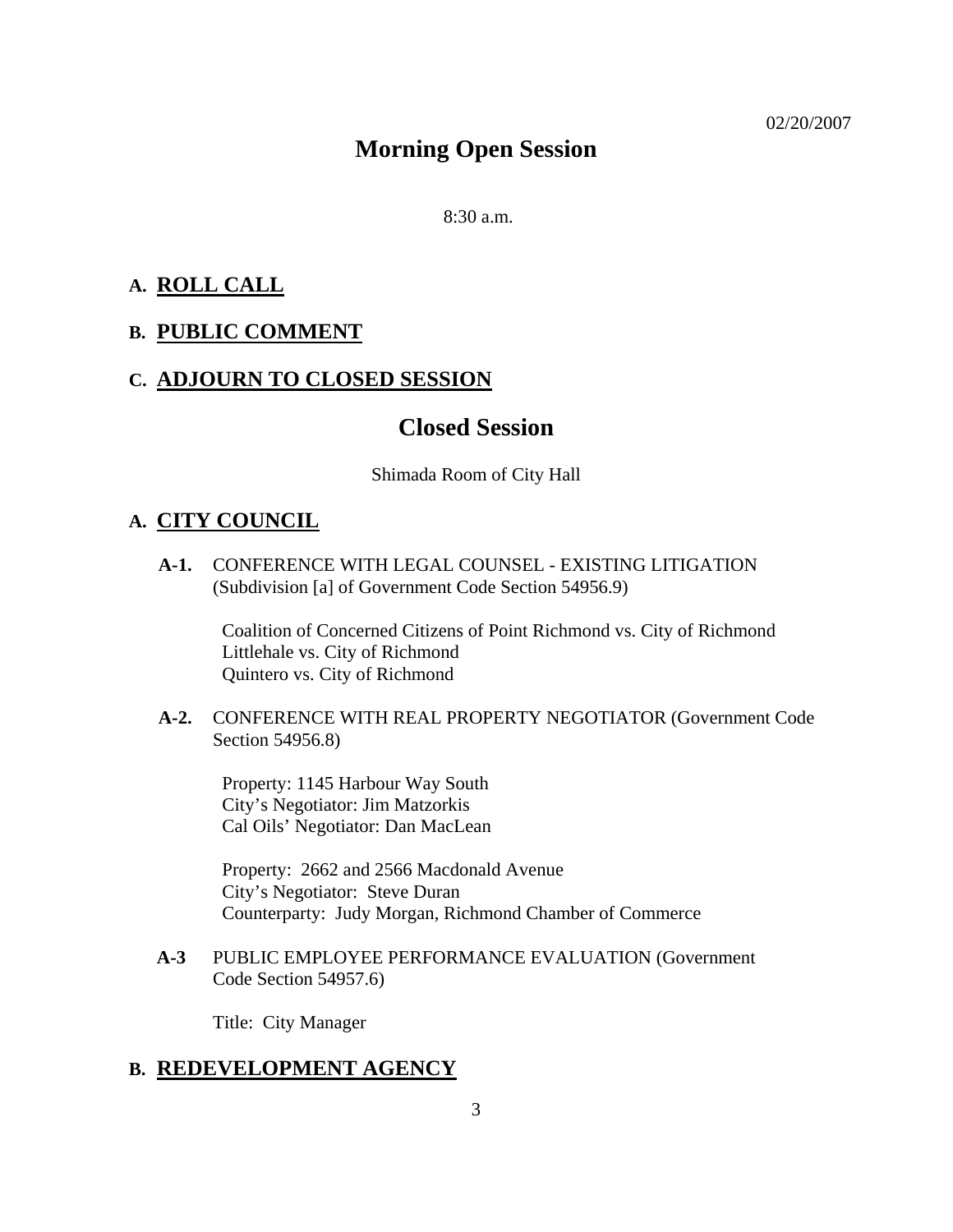#### **B-1.** CONFERENCE WITH LEGAL COUNSEL - EXISTING LITIGATION (Subdivision [a] of Government Code Section 54956.9)

Billion Enterprises vs. Richmond Community Redevelopment Agency

**\*\*\*\*\*\*\*\*\*\*\*\*\*\*\*\*\*\*\*\*\*\*\*\*\*\*\*\*\*\*\*\*\*\*\*\*\*\*\*\*\*\*\*\*\*\*\*\*\*\*\*\*\*\*\*\*\*\*\*\*** 

# **Evening Open Session**

Council Chambers

# **Study Session**

5:00 p.m.

1. Review mid-year budget forecast and mid-year proposed budget FY 2006/07 adjustments - Finance Department (James Goins 620-6740).

**\*\*\*\*\*\*\*\*\*\*\*\*\*\*\*\*\*\*\*\*\*\*\*\*\*\*\*\*\*\*\*\*\*\*\*\*\*\*\*\*\*\*\*\*\*\*\*\*\*\*\*\*\*\*\*\*\*\*\*\*** 

# **Richmond Community Redevelopment Agency**

6:30 p.m.

# **A. PLEDGE TO THE FLAG**

# **B. ROLL CALL**

# **C. STATEMENT OF CONFLICT OF INTEREST**

#### **D. CONSENT CALENDAR**

- **D-1. ADOPT A RESOLUTION** adopting an Interest Rate Swap Policy, appointing an underwriter, bond and disclosure counsel, financial advisor, swap advisor and swap counterparty in connection with the issuance of bonds for the Agency's merged project areas, and directing staff to move forward with preparations to issue bonds - Richmond Community Redevelopment Agency (Steve Duran 307-8140).
- **D-2. APPROVE** minutes of Morning Open Session held on February 6, 2007 City Clerk's Office (Diane Holmes 620-6513).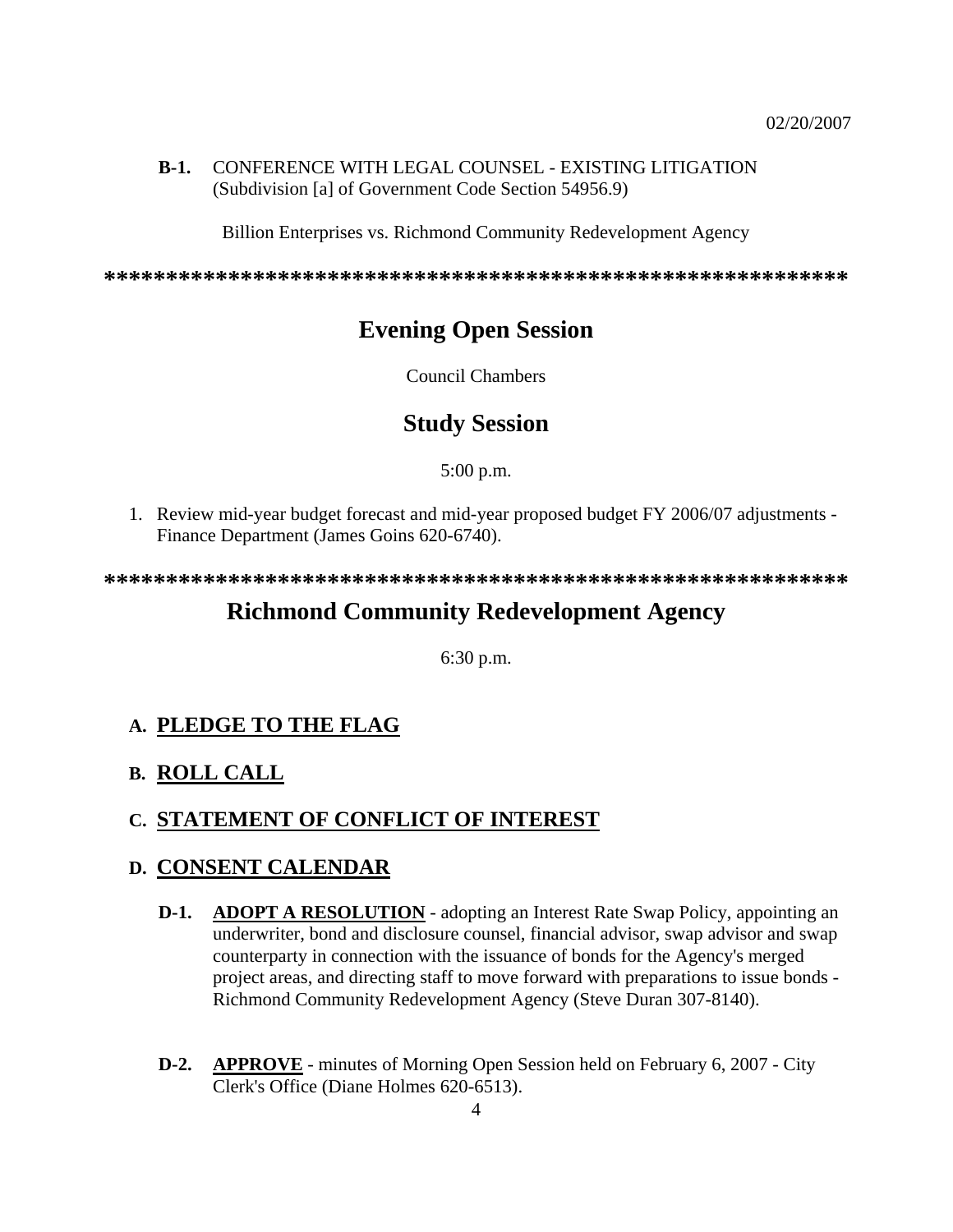# **E. AGENCY AS A WHOLE**

#### **E-1. ADOPT THE FOLLOWING RESOLUTIONS**:

- (a) Amending the Richmond Community Redevelopment Agency Fiscal Year 2006-2007 Capital Budget to provide \$500,000 as matching funds for a grant to rehabilitate the historic Maritime Center at 1014 Florida Avenue, and authorizing the distribution of said funds subject to certain requirements – Richmond Community Redevelopment Agency (Steve Duran 307-8140).
- (b) Consider appropriations from the FY 2007-2008 Redevelopment Agency Budget as follows: Option A, Declare the Council's intent to spend up \$7,500,000, and direct the City Manager to bring back fleshed out proposals for (1) up to \$3,000,000 to pay part of the cost of new police patrols in the Redevelopment areas, for a limited time (2) up to \$1,000,000 to pay for the security camera program and the gunshot sensors; \$3,000,000 for repaving streets in the Redevelopment areas; and (4) up to \$500,000 to match \$3.5 million from the WCCUSD and CCHE for rehabilitation of the Maritime Child Care Center; or Option B, up to \$500,000 to match \$3.5 million from the WCCUSD and CCHE for rehabilitation of the Maritime Child Care Center – Councilmember Rogers a and Butt (867-5725).

# **F. OPEN FORUM FOR PUBLIC COMMENT**

#### **G. ADJOURNMENT**

**\*\*\*\*\*\*\*\*\*\*\*\*\*\*\*\*\*\*\*\*\*\*\*\*\*\*\*\*\*\*\*\*\*\*\*\*\*\*\*\*\*\*\*\*\*\*\*\*\*\*\*\*\*\*\*\*\*\*\*\*** 

# **CITY COUNCIL**

7:00 p.m.

#### **A. ROLL CALL**

# **B. STATEMENT OF CONFLICT OF INTEREST**

#### **C. AGENDA REVIEW**

#### **D. REPORT FROM THE CITY ATTORNEY OF FINAL DECISIONS**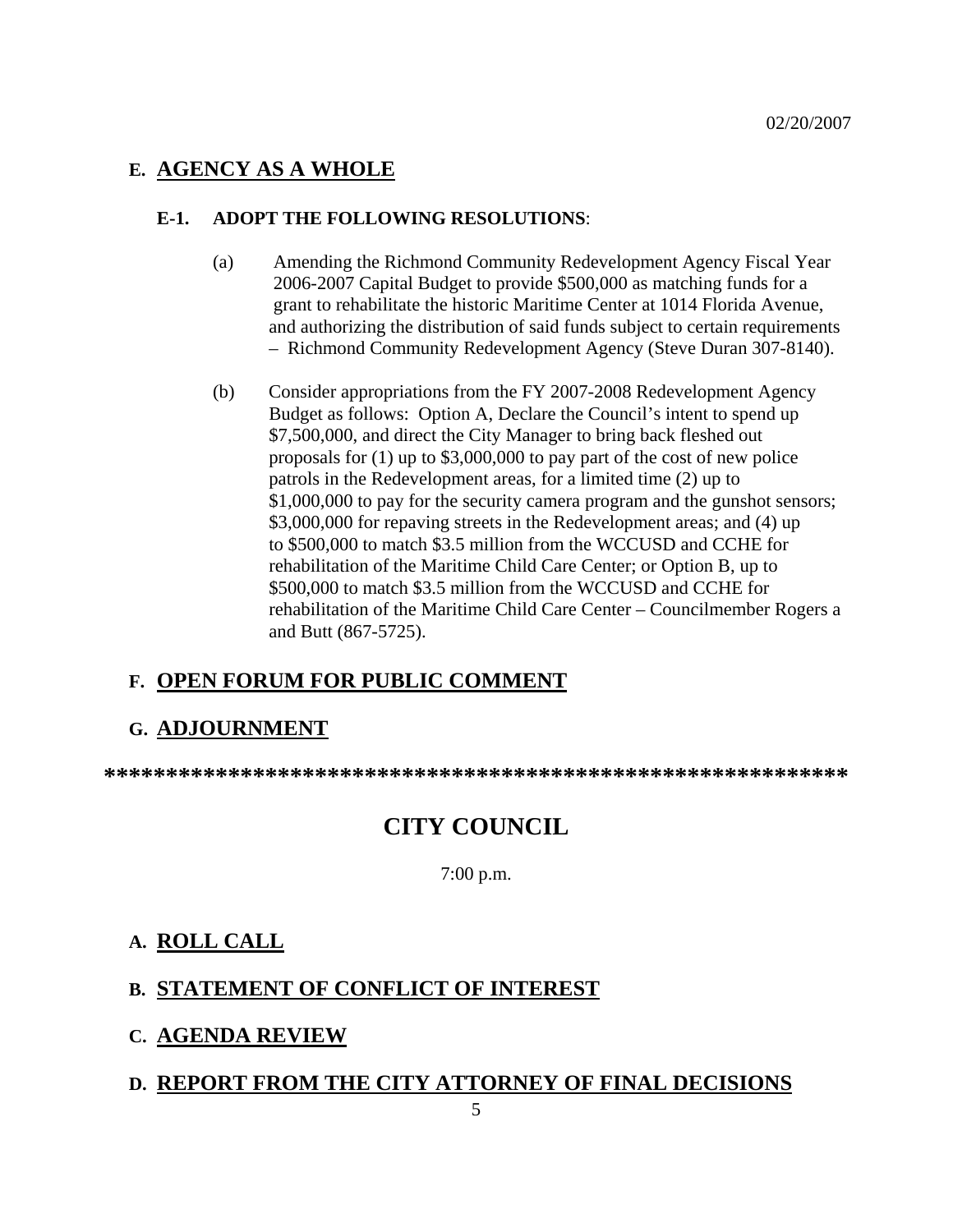# 02/20/2007 **MADE AND NON-CONFIDENTIAL DISCUSSIONS HELD DURING CLOSED SESSION**

# **E. OPEN FORUM FOR PUBLIC COMMENT**

# **F. PRESENTATIONS, PROCLAMATIONS, AND COMMENDATIONS**

- **F-1.** Proclamation recognizing Don Russell, owner of W.R. Forde and Associates Engineering Construction - Mayor McLaughlin and Finance Director, James Goins (620-6503/620-6740).
- **F-2.** Introduce the Fire Department's 12 new firefighters and recognize the Academy Staff for their work during this recruit academy - Fire Department (Chief Michael Banks 307-8041).

# **G. CONSENT CALENDAR**

- **G-1. AUTHORIZE** the Port Director to enter into a Lease Agreement with Touchable Stories Inc. for the operation of a multi-media art facility open to the general public for an initial term until may 30, 2007 at a lease rate of \$1 per month – Port (Jim Matzorkis 215-4600).
- **G-2. APPROVE** a contract with Elation Systems to provide software and technical support for a web-based labor compliance and monitoring software and technical support system to track compliance with City of Richmond's ordinances for a twoyear term at an annual cost of \$40,000 - Employment and Training (Sal Vaca 307-8006).
- **G-3. ADOPT A RESOLUTION** to amend Resolution No. 52-06 in order to adjust appropriations for the 2006-2007 Workforce Investment Act and grant programs in the amount of \$600,000 – Employment and Training (Sal Vaca 307-8006).
- **G-4. ADOPT AN ORDINANCE** rezoning to Planned Area (PA) Development the site known as "Terminal One" for the Pont Richmond Shores Residential Condominium Development Project - Planning Department (Richard Mitchell 620-6706).
- **G-5. ADOPT A RESOLUTION** upholding the appeal by Kevin Hampton and approving variances, for four undeveloped lots located on York Street, Cherry Street, and Duboce Avenue - Planning Department (Richard Mitchell 620-6706).
- **G-6. APPROVE** the proposed Joint Exercise of Powers Agreement between the City of Richmond and Contra Costa County for County construction of road surface improvements and curb ramp improvements on three sections of San Pablo Dam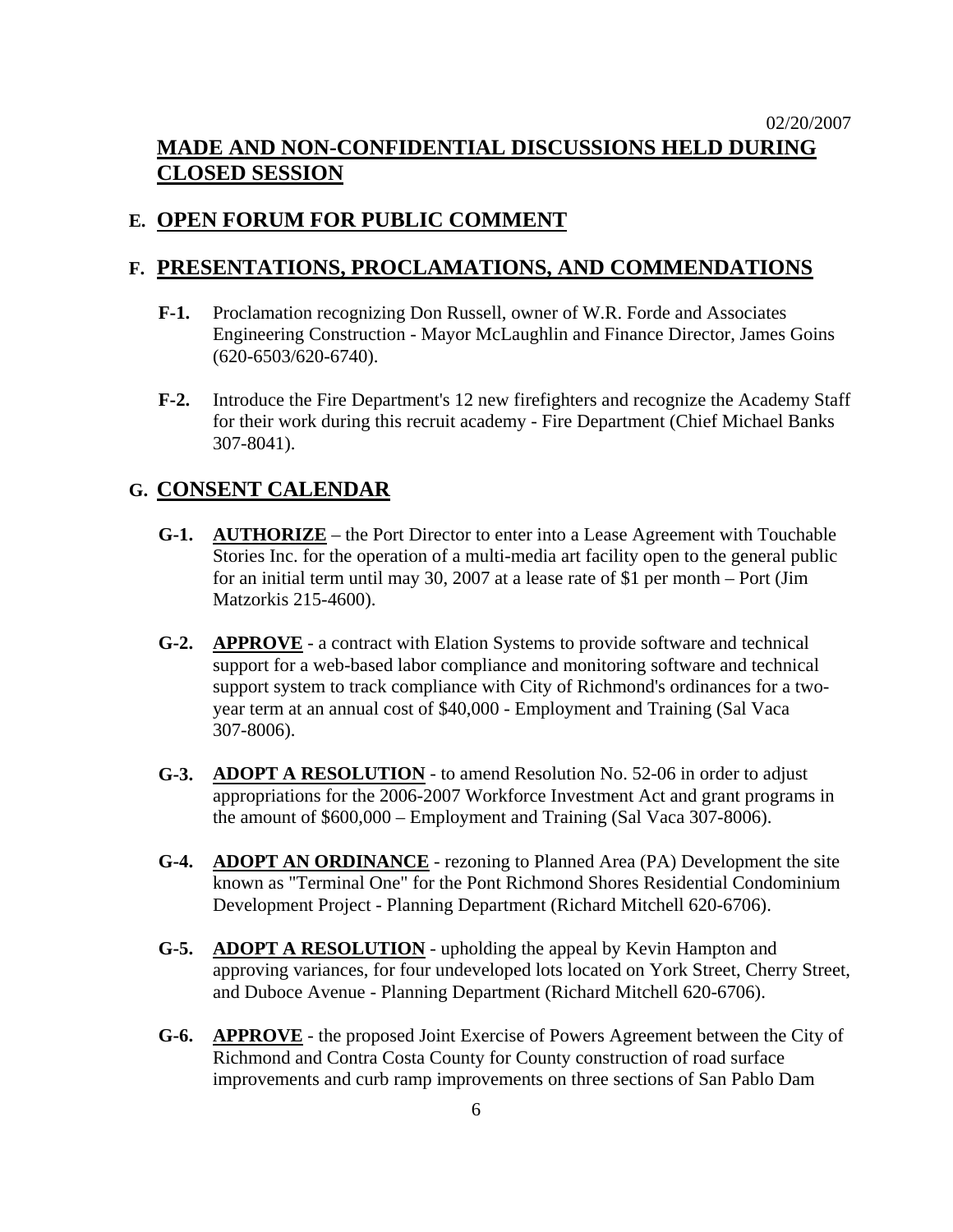Road that are within the City's jurisdiction for an amount not to exceed \$69,000 - Engineering (Rich Davidson 307-8105).

- **G-7. ACCEPT** the work of Cleary Bros. Landscape and authorize release of \$106,698.72 retention. The Southside Park Renovation Project was successfully completed on January 30, 2007 - Public Works (Willie Haywood 231-3008).
- **G-8. APPROVE** a contract amendment between Shute Mihaly & Weinberger LLP and the City in the amount of \$25,000 for the continued representation of the City of Richmond, City Council and City Clerk in the matter entitled Barra vs. City of Richmond - City Attorney's Office (John Eastman 620-6509).
- **G-9. APPROVE** a contract with the law firm Wright, Robinson, Osthimer & Tatum for the provision of legal services in defense of a lawsuit entitled Auto Warehousing Company vs. City of Richmond. The contract amount is \$25,000 and will run through disposition of the lawsuit - City Attorney's Office (John Eastman 620-6509).
- **G-10. ADOPT AN ORDINANCE** amending the Richmond Municipal Code Section 9.52.040 to include trains bells, sirens, horns, whistles, and similar audible warning devices as permissible exceptions to the Community Noise Ordinance (CNO) only to the extent that the use of such devices is permitted under state and federal  $law - City$ Attorney's Office (John Eastman 620-6509).
- **G-11. ADOPT A RESOLUTION** amending the City of Richmond classification plan to add the classification of **Financial Analyst** - Human Resources (Leslie Knight 620- 6600).
- **G-12. INTRODUCE AN ORDINANCE** establishing wages, salary, and compensation for the new classification of **Financial Analyst (Salary Range: \$5,238 - \$6,441/month)** - Human Resources (Leslie Knight 620-6600).
- **G-13. ADOPT AN ORDINANCE** amending the Human Relations and Affirmative Action Commission (HRAAC) Ordinance, Chapter 3.58 of the Richmond Municipal Code - City Manager's Office (Bill Lindsay 620-6512).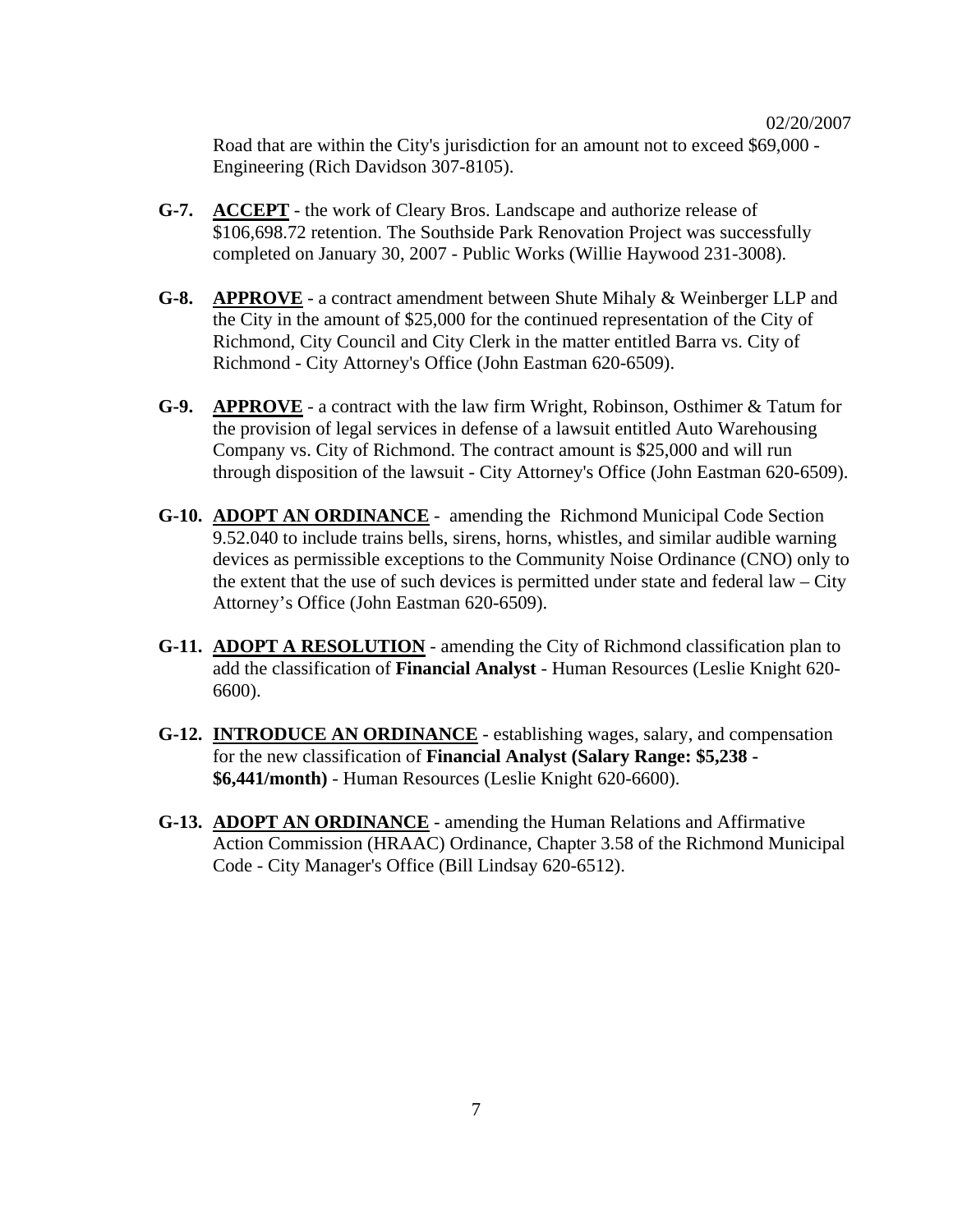**G-14. APPROVE** - the assignment of rights and obligations of Veolia North America Operating Systems, LLC, a limited liability company, to Veolia Water Constructors, Inc. for the purposes of holding a contractor's license with the State of California. Authorize the City Manager to accept certificate of Veolia Water, S.A regarding reaffirmation of the guarantee given by Vivendi Water, S.A. – City Manager's Office (Bill Lindsay 620-6513).

#### **G-15. THIS ITEM HAS BEEN REMOVED**

- **G-16. APPROVE** appointments to the **Commission on Aging**: Myrtle Braxton– Ellington, term expiring May 19, 2008 (completing an unexpired term); and **Arts & Culture Commission**: Andres Cisneros-Galindo, term expiring January 31, 2008 (completing an unexpired term) – Mayor McLaughlin (620-6503).
- **G-17. APPROVE** minutes of Morning and Evening Open Sessions held on February 6, 2007 - City Clerk's Office (Diane Holmes 620-6513).

# **H. PUBLIC HEARINGS**

### **I. RESOLUTIONS**

#### **J. ORDINANCES**

#### **K. COUNCIL AS A WHOLE**

- **K-1.** Discuss and direct staff to develop an ordinance outlining the procedures to interview and select candidates to fill vacancies on the City Council – Councilmember Marquez (620-6581).
- **K-2.** Discuss and recommend amendments to ordinances regulating Planning and Design Review governing policy, staff administrative review process and authorize a stipend to commissioners - Councilmember Viramontes, Vice Mayor Bates and Councilmember Marquez (620-6581).
- **K-3.** Discuss and approve development of Title IV Part E Claiming Process by establishing a commission to claim matching funds for local expenditure for at-risk children and families - Councilmembers Viramontes and Sandhu (620-6581).
- **K-4.** Discuss and provide direction to staff regarding the retaining of a master developer for the Civic Center Project – Vice Mayor Bates (620-6581).

#### **L. COMMUNICATIONS**